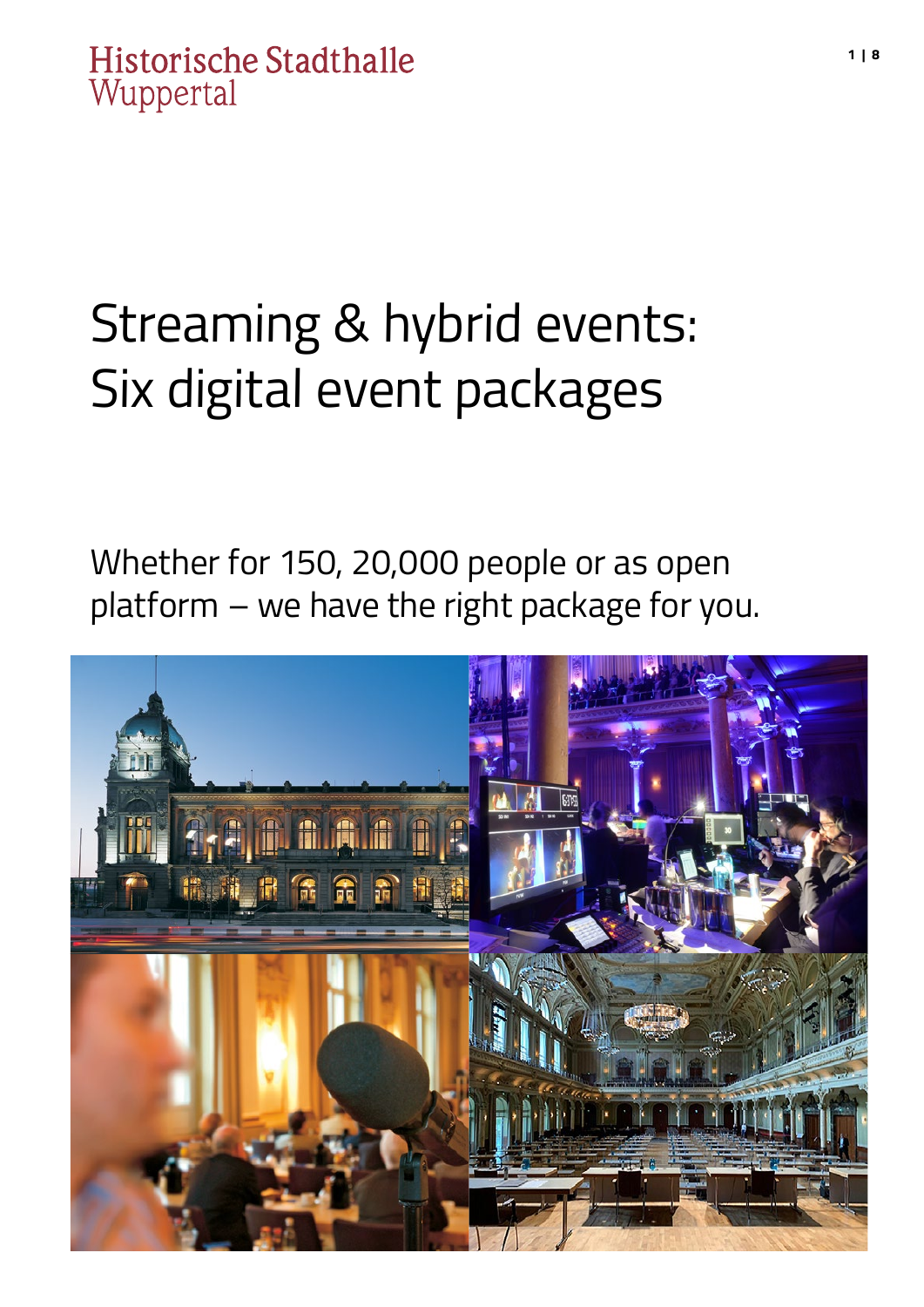## Outstanding events

Welcome to our award-winning historic conference and events centre.

You will find:

- > 100 years of history
- > magnificent architecture
- > multi-functionality
- > state-of-the-art equipment
- > excellent in-house catering by Culinaria
- > easy accessibility with a location in the centre of North Rhine-Westphalia
- > environmentally friendly event planing
- > wide selection of hotels and excellent infrastructure
- > and an outstanding management team who is on hand for every eventuality

On the following pages, you will find our **digital event packages** and our rooms.

We would be pleased to help you with the selection of the right room. We would also be delighted to work out a package for individual requirements.



Historische Stadthalle Wuppertal GmbH · Johannisberg 40 · 42103 Wuppertal · Germany · www.stadthalle.de Lars Iven · Tel. +49 202 24589-77 · Fax +49 202 455198 · iven@stadthalle.de Nina Plath · Tel. +49 202 24589-36 · Fax +49 202 24589-34 · plath@stadthalle.de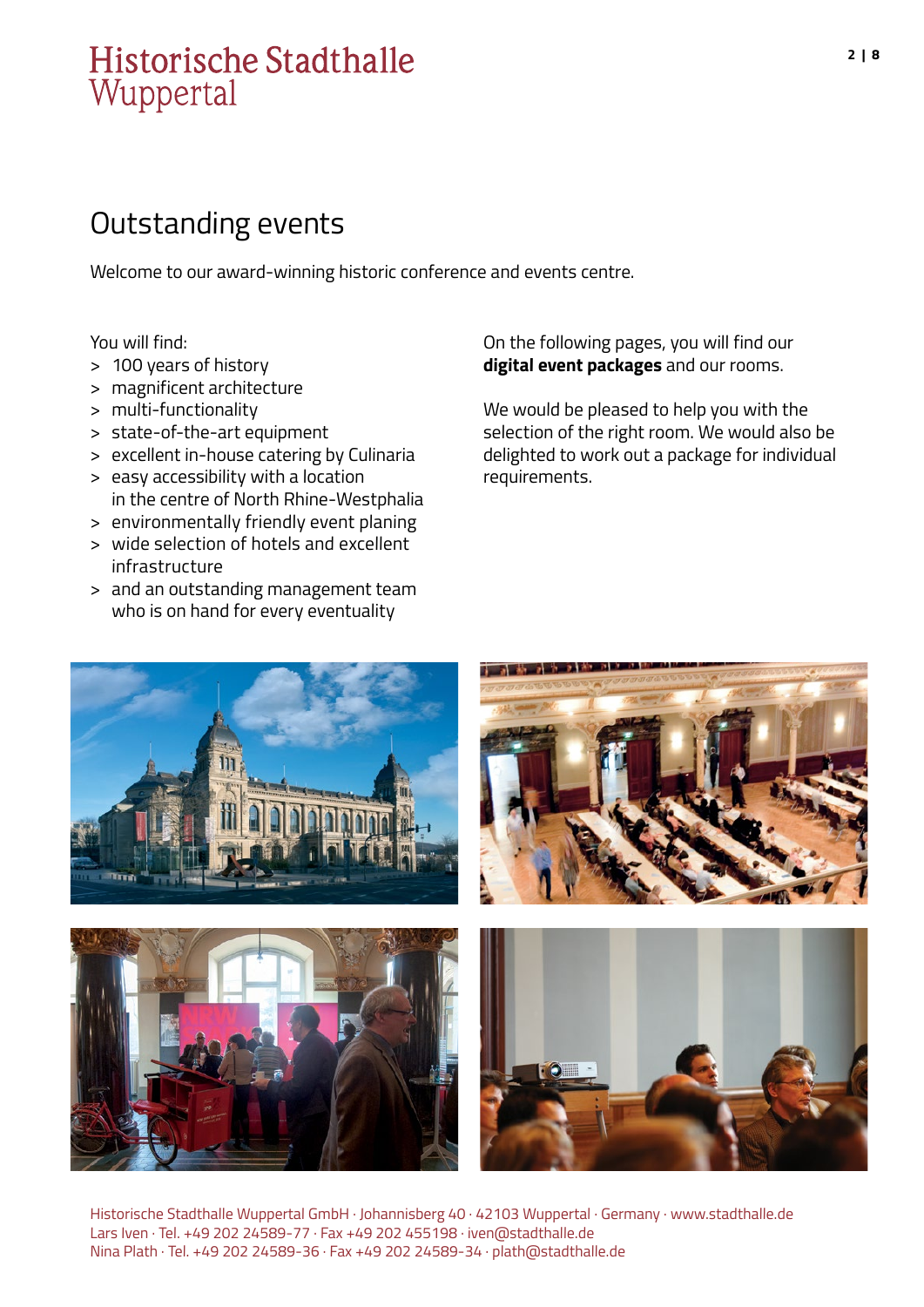#### Save events

**Streaming & hybrid events** are an interesting alternative not just during the contact restrictions made necessary by the coronavirus.

We have just the rooms that you need to hold safe meetings or events these days. Our technical facilities offer you the possibility to take your event to your customers, employees or partners either through streaming or in the form of a hybrid event.

Choose from **six package offers**:

- **> Incl. basic technical setup**
- **> Priced by room and number of online participants**

With hybrid events, you can welcome some of your guests to the Stadthalle and simultaneously connect with a theoretically unlimited number of participants by Internet – in HD quality. Streaming events only take place on the Internet, without guests attending in the Stadthalle.

Impress your worldwide audience with professionally run live streams from the breathtaking atmosphere of the Historische Stadthalle – either on open platforms such as YouTube and Facebook or in a passwordprotected area which is only accessible to registered participants.

The scope for designing live streams is immense. From interactive communication between presenters and viewers to presentations and lectures, there are a whole host of options. Speaking rights can be given to everyone or only a select group of people. Modules such as chat functions, the integration of teleconferencing programs like Microsoft Teams, password-protected areas or an option to record your event can all be added. Anything is possible.

Your guests working from home or in their offices should feel as much a part of what is going on as the participants in the Stadthalle. A show act during a coffee break, a virtual guided tour of the building or an associated exhibition can just fit the bill. Our caterers, Culinaria Gastronomie, can even supply online guests with a "snack pack" for the coffee break.

We would be delighted to prepare an offer that fits your needs.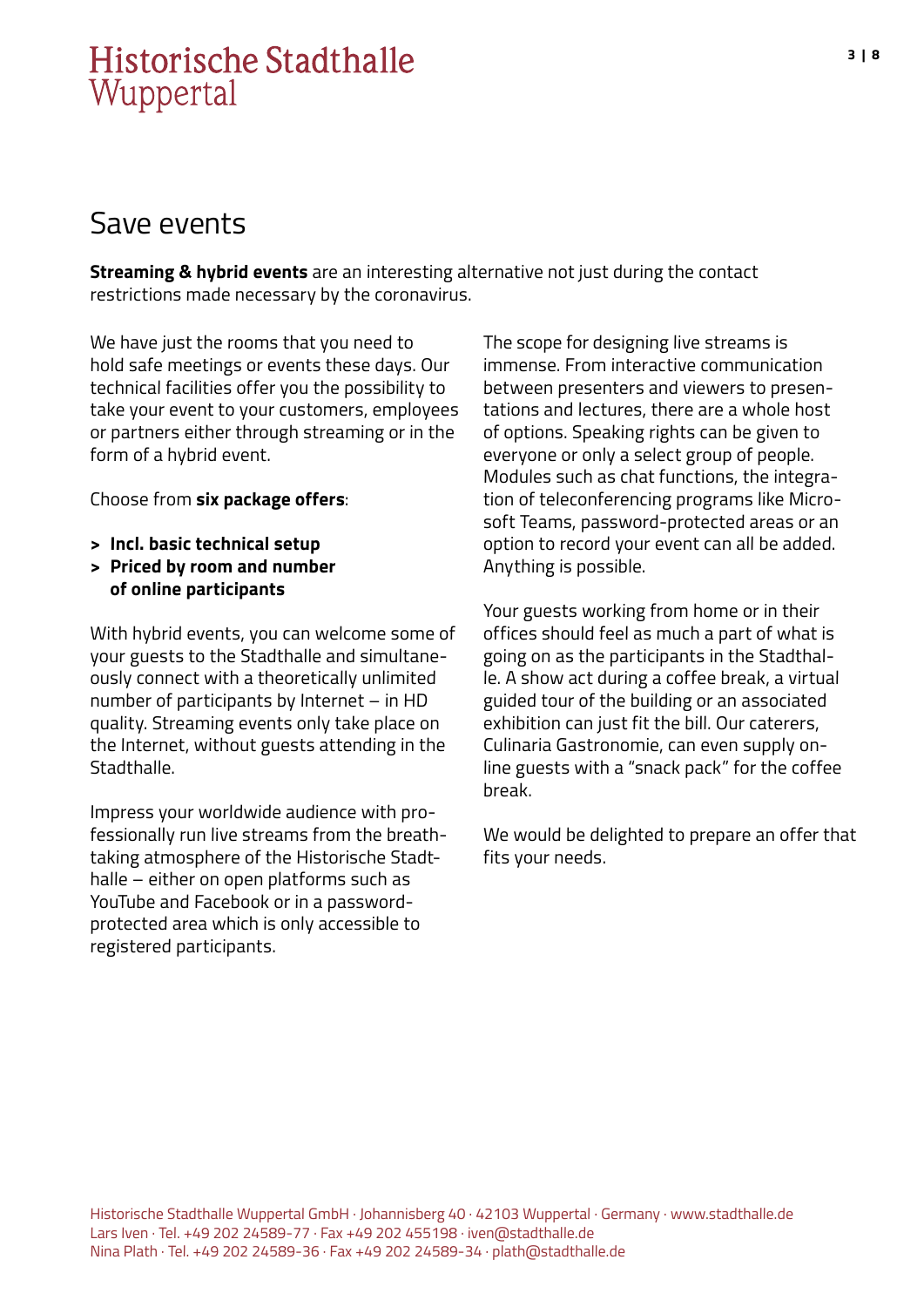#### Our rooms

The following magnificent rooms are available as part of our Streaming & Hybrid Event Package.

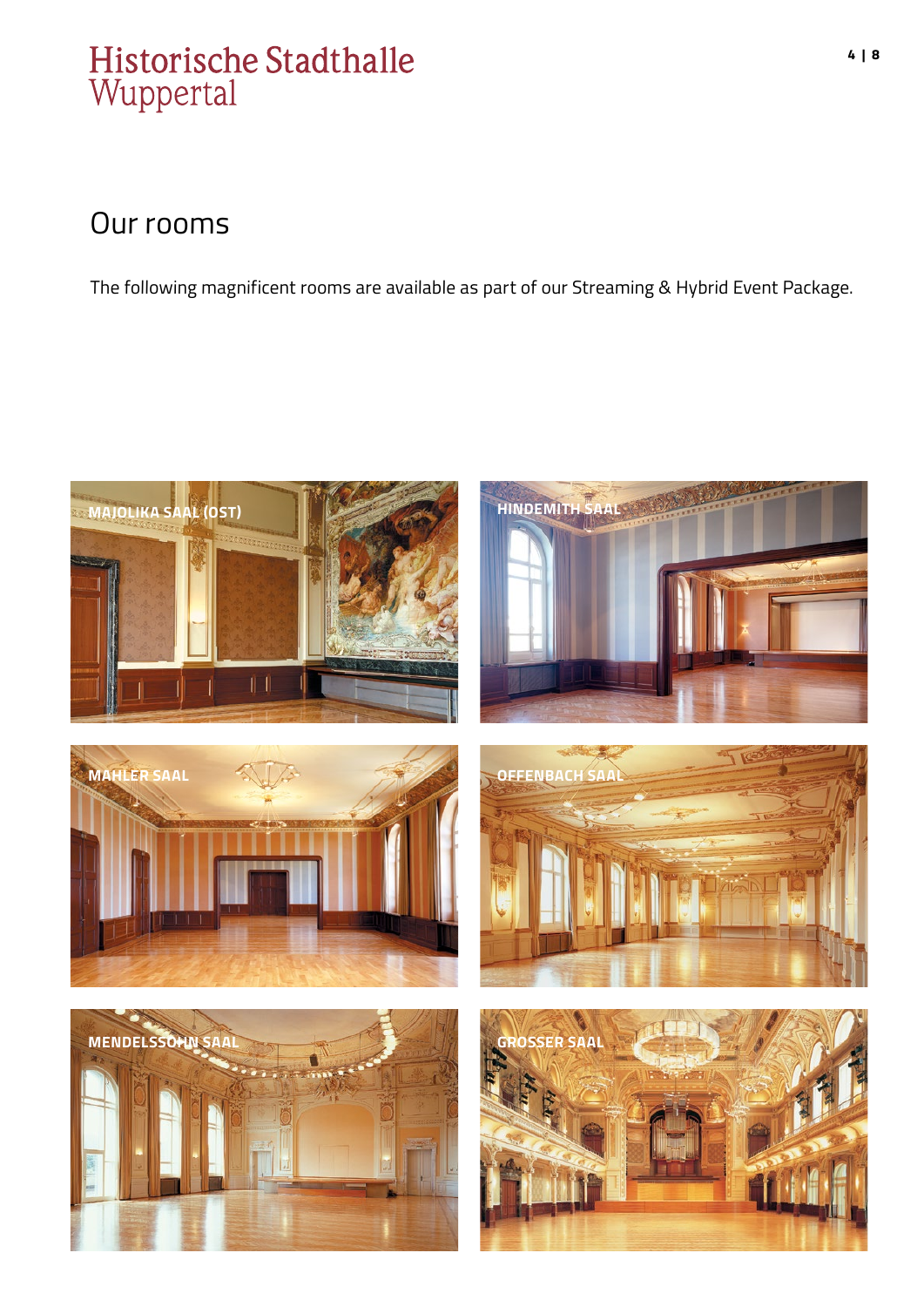## Streaming & hybrid events: Basic technical setup

We offer two **basic technical setups: for the Großer Saal and for all other rooms.** The basic technical setup comprises the following services.

#### **PRICES INCLUDE THE FOLLOWING SERVICES**

#### **MENDELSSOHN / OFFENBACH / MAHLER / HINDEMITH SAAL / MAJOLIKA SÄLE**

| <b>Stage</b>                                  | Lectern with branding / 2 x boardroom tables with branding or<br>a rectangular bar table + 6 bar stools                               |  |  |
|-----------------------------------------------|---------------------------------------------------------------------------------------------------------------------------------------|--|--|
| <b>Sound engineering</b>                      | Sound system with mixing desk and monitoring / RP microphone /<br>up to 4x transmission paths + 2x table microphones / sound control* |  |  |
| <b>Lighting</b>                               | Camera light                                                                                                                          |  |  |
| <b>Audio-visual equipment</b>                 | Small projection set / 2.4 x 1.8m screen / projector / 1x 40" preview monitor                                                         |  |  |
| Cameras                                       | Video production including laptops / scaler / vision mixer / 1x fixed camera                                                          |  |  |
| <b>Staffing for all the</b><br>above services |                                                                                                                                       |  |  |
|                                               | *Hindemith Saal/Majolika Säle: Loudspeakers only                                                                                      |  |  |
| <b>GROSSER SAAL</b>                           |                                                                                                                                       |  |  |
| <b>Stage</b>                                  | Lectern with branding / 2 x boardroom tables with branding or<br>rectangular bar table + 6 bar stools                                 |  |  |
| <b>Sound engineering</b>                      | Sound system with mixing desk and monitoring / RP microphone /<br>up to 4x transmission paths + 2x table microphones / sound control  |  |  |
| <b>Lighting</b>                               | Großer Saal lighting equipment including mixing desk / extra camera light                                                             |  |  |
| <b>Audio-visual equipment</b>                 | 11 x 6m 16:9 screen / 15000ANSI Lumen projector / 2x 40" preview monitors                                                             |  |  |
| Cameras                                       | Video production including laptops / scaler / vision mixer / 3x fixed cameras                                                         |  |  |
| <b>Staffing for all the</b><br>above services |                                                                                                                                       |  |  |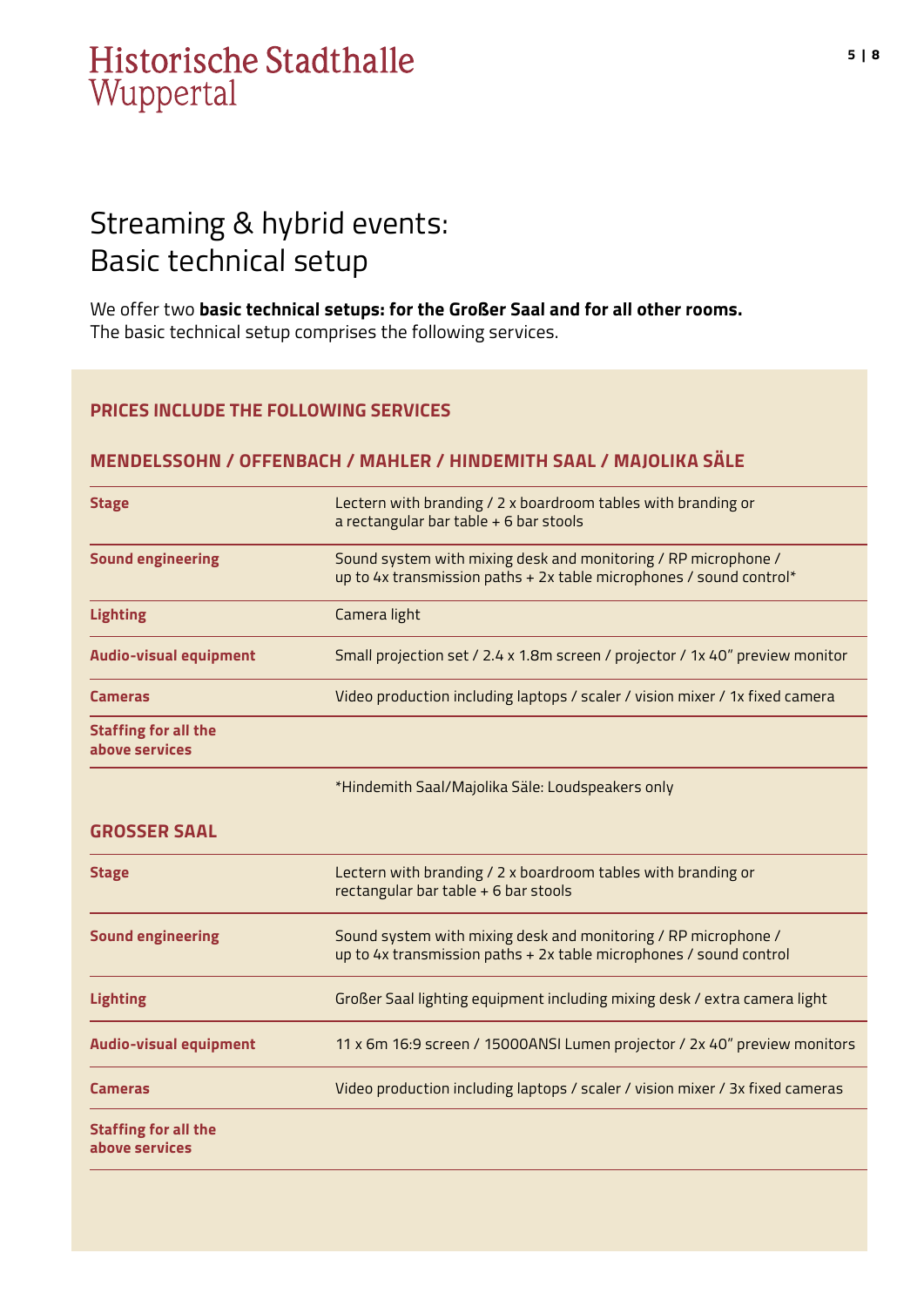## Streaming & hybrid events

Choose from **six package offers**:

- **> Incl. basic technical setup**
- **> Priced by room and number of online participants**

| <b>ONLINE-</b><br><b>PARTICIPANTS</b> | <b>GROSSER</b><br><b>SAAL</b> | <b>MENDELSSOHN /</b><br><b>OFFENBACH SAAL</b> | <b>MAHLER</b><br><b>SAAL</b> | <b>HINDEMITH SAAL /</b><br><b>MAJOLIKA SÄLE</b> |
|---------------------------------------|-------------------------------|-----------------------------------------------|------------------------------|-------------------------------------------------|
| <b>Basis technical</b><br>setup       | 10,000.00<br>Euro             | 4,500.00<br>Euro                              | 4,200.00<br>Euro             | 2,900.00<br>Euro                                |
| <b>STREAM 1</b><br>up to 50 pers.     |                               | +850.00 Euro                                  |                              | <b>OPEN PLATFORM</b>                            |
| <b>STREAM 2</b><br>up to 500 pers.    |                               | + 1,000.00 Euro                               |                              |                                                 |
| <b>STREAM 3</b><br>up to 2,000 pers.  |                               | + 1,500.00 Euro                               |                              |                                                 |

#### **Hybrid packages 1-3**

Incl. landing page / feedback module and chat function / password protected access for each user

| <b>HYBRID 1</b><br>150 / 500 / 2.000 pers. | +850.00 / +1,000.00 / +1,500.00 Euro | X |
|--------------------------------------------|--------------------------------------|---|
| <b>HYBRID 2</b><br>10,000 pers.            | +2,600.00 Euro                       | X |
| <b>STREAM 3</b><br>20,000 pers.            | +3,400.00 Euro                       | X |
| Landingpage with<br>its own domain         | +800.00 Euro                         | X |

All package prices are fixed and are quoted excl. VAT, room rental, catering, optional extra services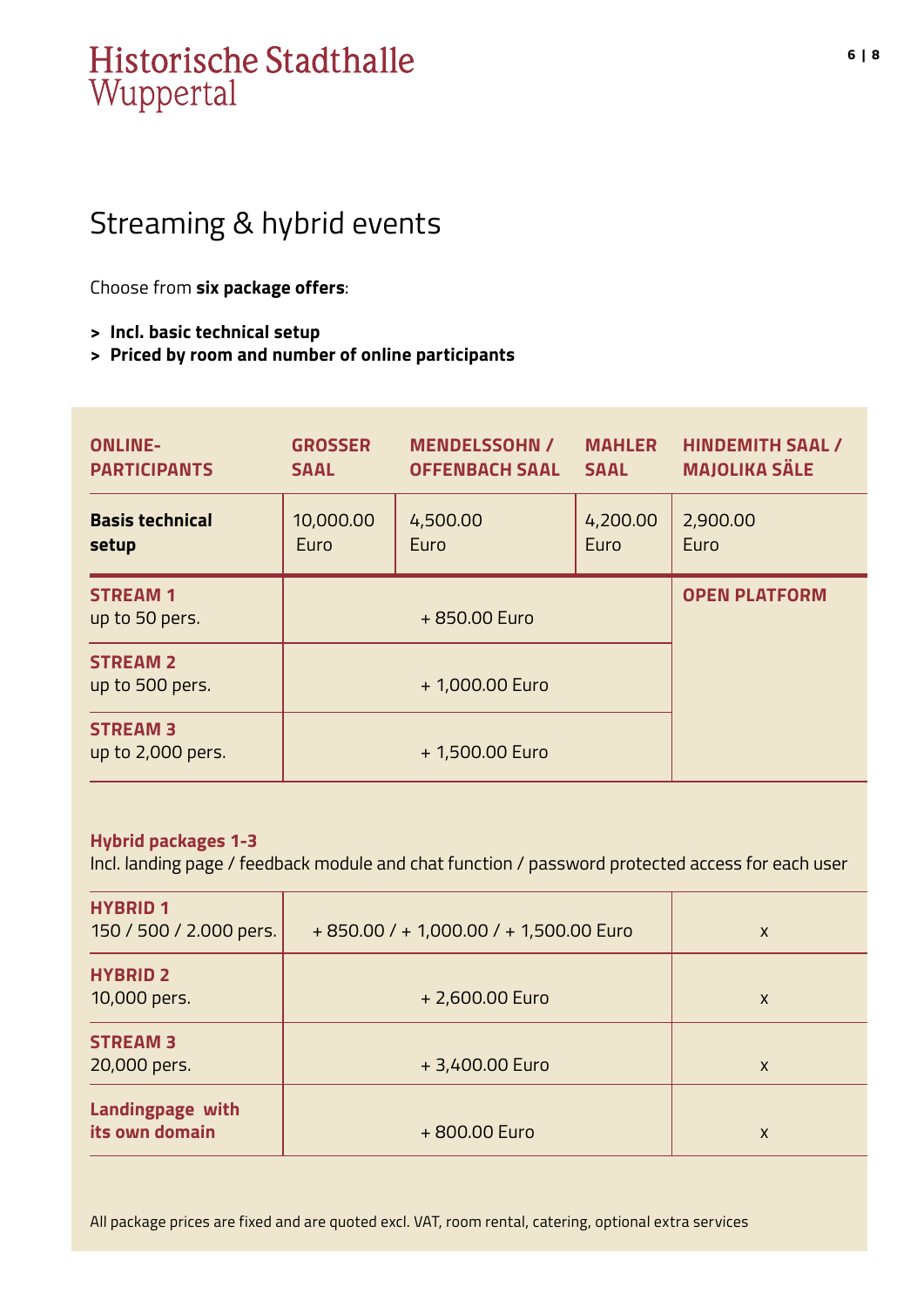#### Service overview

In addition to our flat rates, we offer the full spectrum of professional planning for congresses and events.

Below is an overview of the services we offer.

#### **FACILITIES**

- > 3,263 m2 area
- > Capacity for 50 to 4,000 people
- > 8 rooms, foyer and winter garden: seating for 50 to 1,542 people
- > Garden with 700-m2 marquee area
- > Garden house
- > Barrier-free access
- > lifts
- > Goods lifts
- > Open-air area/garden
- > Parking spaces and multi-storey car park
- > Cloakroom
- > Artists' dressing room
- > Press room
- > Smoking area
- > Conference secretarial services
- > Store/storage rooms
- > Trade-fair construction
- > Rental furniture
- > Air conditioning and daylight (can be darkened) in all rooms
- > Ground floor fully accessible to vehicles

#### **TECHNICAL FACILITIES**

Selected equipment:

- > Line-array PA/sound system (D&B)
- > Riedel Rocknet
- > Digital audio networking
- > Attractive lighting concepts
- > State-of-the-art projection facilities
- > Wi-Fi available in all rooms on request depending on requirements

#### **ORGANISATION**

- > Event management
- > Professional support
- > Room concepts
- > Scheduling and planning
- > Technical support
- > Coordination and procurement of partner companies such as: > hotels

> suppliers of supporting programmes and entertainment, transportation, floral decorations, photographers etc.

#### **CATERING**

- > Bar and restaurant
- > In-house catering:
- > Receptions
- > Gala buffets and banquets
- > Functions and celebrations
- > Weddings
- > Parties
- > Coffee breaks
- > Business lunch/dinner
- > Seminar/meeting package